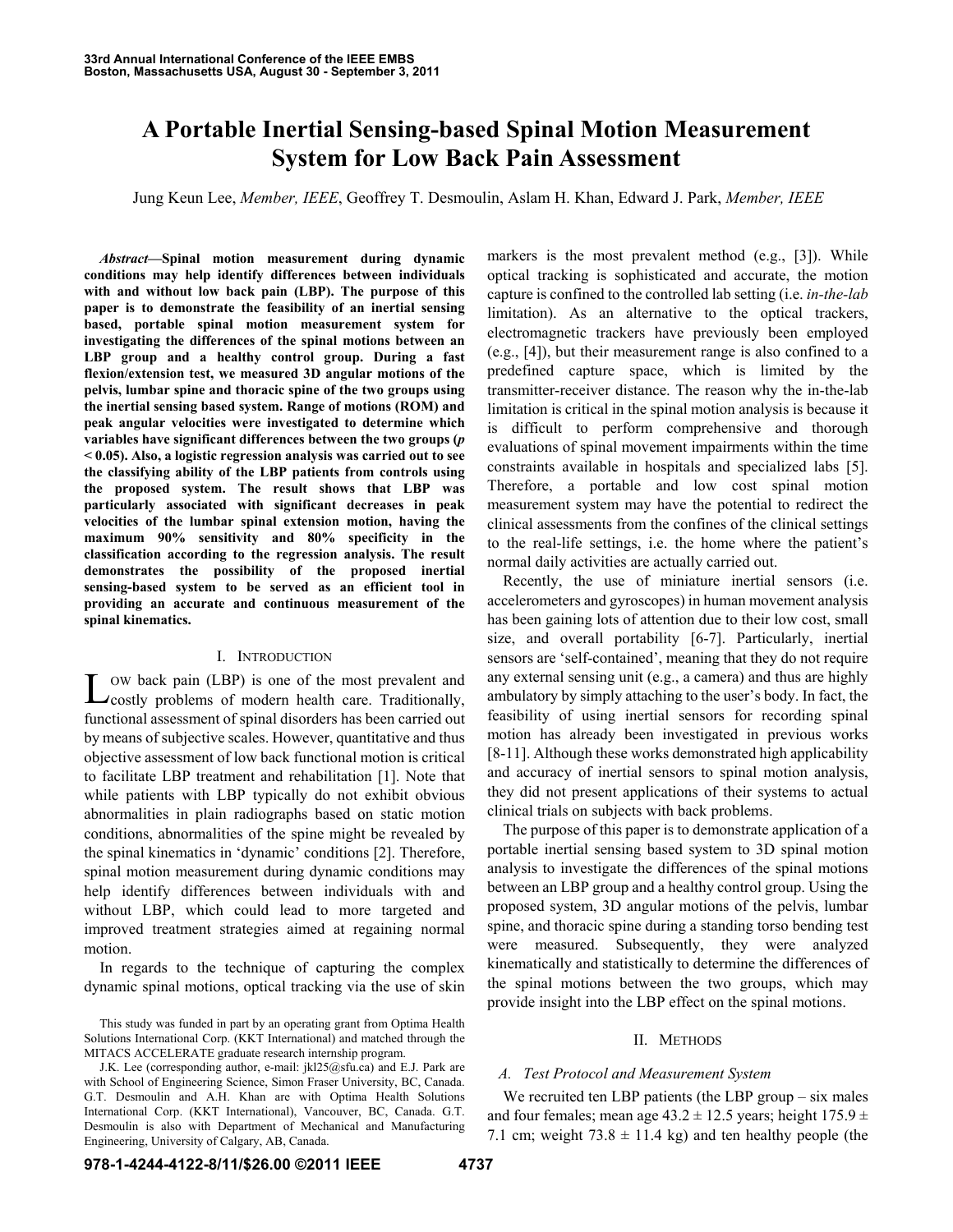

Fig. 1. **(a)** system configuration of the spinal motion measurement system comprised of three MTx sensors on T1, T12, and S1; **(b)** Segmental regions of the measurement divided by the pelvis, lumbar spine and thoracic spine, and the coordinate relationship between the sensor frames and the body frames of three vertebrae locations from the posterior view (*left*) and the left lateral view (*right*).

control group – seven males and three females; age  $35.9 \pm$ 16.6 years; height  $175.2 \pm 8.6$  cm; weight  $75.7 \pm 12.3$  kg). There were no significant differences between the two groups regarding age, weight and height  $(p > 0.05)$ . Subjects in the LBP group had non-specific LBP (musculoskeletal or discogenic origin) with pain and symptoms persisting for longer than six months, but were otherwise healthy. Subjects in the control group satisfied requirements of not having a history of back pain, balance disabilities, or leg pains. This study was approved by the Office of Research Ethics of the Simon Fraser University.

The subjects were instructed to cross their arms, stand with their feet shoulder-width apart, and flex and extend their trunk repeatedly as fast as they comfortably could, i.e. fast flexion/extension test (FFE test). Previously, a similar test was used for a quantitative assessment of LBP using a 3D goniometer in [1]. Our FFE test was divided into three to include asymmetric planes of motion: FFEs (i) while maintaining the original sagittal plane (NoTwist), (ii) while maintaining maximum clockwise twist (CW), and (iii) while maintaining maximum counter clockwise twist (CCW). Ten cycles were collected for each of the FFE tests.

The spinal motion measurement system consisted of three inertial/magnetic MTx sensors (Xsens technologies B.V., Netherlands) attached onto the skin of the subject at the upper trunk (T1), middle trunk (T12) and pelvis (S1) with elastic Velcro strapping (Fig. 1.a). Each MTx consists of a tri-axial accelerometer, a tri-axial gyroscope, and a tri-axial magnetometer and provides a 3D orientation through Xsens' sensor fusion algorithm. The Velcro was tightly wrapped around the subject's body to minimize the movement between the sensor and skin. The MTx sensors were hard wired to their digital data bus system (Xsens' XBus) for data transfer which was put in a waist belt bag to be conveniently carried by the subjects. The XBus was interfaced with a laptop via a wireless Bluetooth connection at 50 Hz sampling rate.

## *B. Kinematic Analysis*

In order to get an orientation of a body segment frame *B* (e.g., T1, T12, or S1) with respect to the global frame  $G$ ,  ${}_{B}^{G}$ **R**, the following coordinate transformation is performed:

$$
{}_{B}^{G} \mathbf{R} = {}_{F}^{G} \mathbf{R} {}_{S}^{F} \mathbf{R} {}_{B}^{S} \mathbf{R}
$$
 (1)

where, *S* represents a sensor coordinate frame (e.g., up, mid, or low) which is pre-determined by the sensor manufacturer and *F* represents an Earth-fixed reference coordinate frame of each sensor. Fig. 1.b illustrates the above coordinate frames in our sensor setup. In (1), first,  ${}_{F}^{G}$ **R** is constant since both *G* and *F* are Earth-fixed frames that can be initially obtained through our custom automatic coordinate calibration procedure performed in a static upright standing state by each subject prior to each test. Next,  $\frac{F}{s}\mathbf{R}$  is computed by the sensor's software. Last,  ${}_{B}^{S}$ **R** is also set as constant by assuming that negligible relative orientation change of the sensors occurs with respect to the body segments. After calculating  ${}_{B}^{G}$ **R** for each segment (i.e.  ${}_{T1}^{G}$ **R**,  ${}_{T12}^{G}$ **R**, or  ${}_{S1}^{G}$ **R**), the relative orientations of T12 with respect to S1 (i.e.  $\frac{S_1}{T_{12}}$ **R**) and of T1 with respect to T12 (i.e.  $T_1^{12}$ **R**) can be obtained (e.g.,  $\frac{S_1}{T_1 2}$ **R** =  $\frac{G}{S_1}$ **R**<sup>*T*</sup>  $\frac{G}{T_1 2}$ **R** ), representing the postures of the lumbar and thoracic spines, respectively. Note that  ${}_{S_1}^G$ **R** represents the posture of the pelvis with respect to the global frame. The rotation matrices,  ${}_{B}^{G}$ **R** 's, are then transformed into more intuitive clinical parameters of flexion/extension, lateral bending, and axial twist, using the tilt/twist algorithm [12] as follows. First, the tilt azimuth  $\psi$  and the tilt angle  $\phi$ need to be determined sequentially:

$$
\psi = \tan^{-1}\left(\frac{r_{23}}{r_{13}}\right)
$$
 and  $\phi = \tan^{-1}\left(\frac{r_{23} \sin \psi + r_{13} \cos \psi}{r_{33}}\right)$  (2)

where  $r_{ij}$  is the element in the  $i^{\text{th}}$  row and  $j^{\text{th}}$  column of the rotation matrix  ${}^G_B\mathbf{R}$ . Next, the flexion/extension angle *FE*, the lateral bending angle *L*, and the twist angle *T* are calculated from:

$$
FE = \phi \cos \psi
$$
  
\n
$$
L = -\phi \sin \psi
$$
 (3)  
\n
$$
T = -\tan^{-1} \left( \frac{r_{31} \sin \psi - r_{32} \cos \psi}{-r_{31} \cos \psi - r_{32} \sin \psi} \right)
$$

The angular velocity **ω** of each body segment can be calculated as:

$$
\begin{cases}\n\boldsymbol{\omega}_{pelvis} = {}^{G}\boldsymbol{\omega}_{S1} \\
\boldsymbol{\omega}_{lumbar} = {}^{G}\boldsymbol{\omega}_{T12} - {}^{G}\boldsymbol{\omega}_{S1} \\
\boldsymbol{\omega}_{thoracic} = {}^{G}\boldsymbol{\omega}_{T1} - {}^{G}\boldsymbol{\omega}_{T12}\n\end{cases}
$$
\n(4)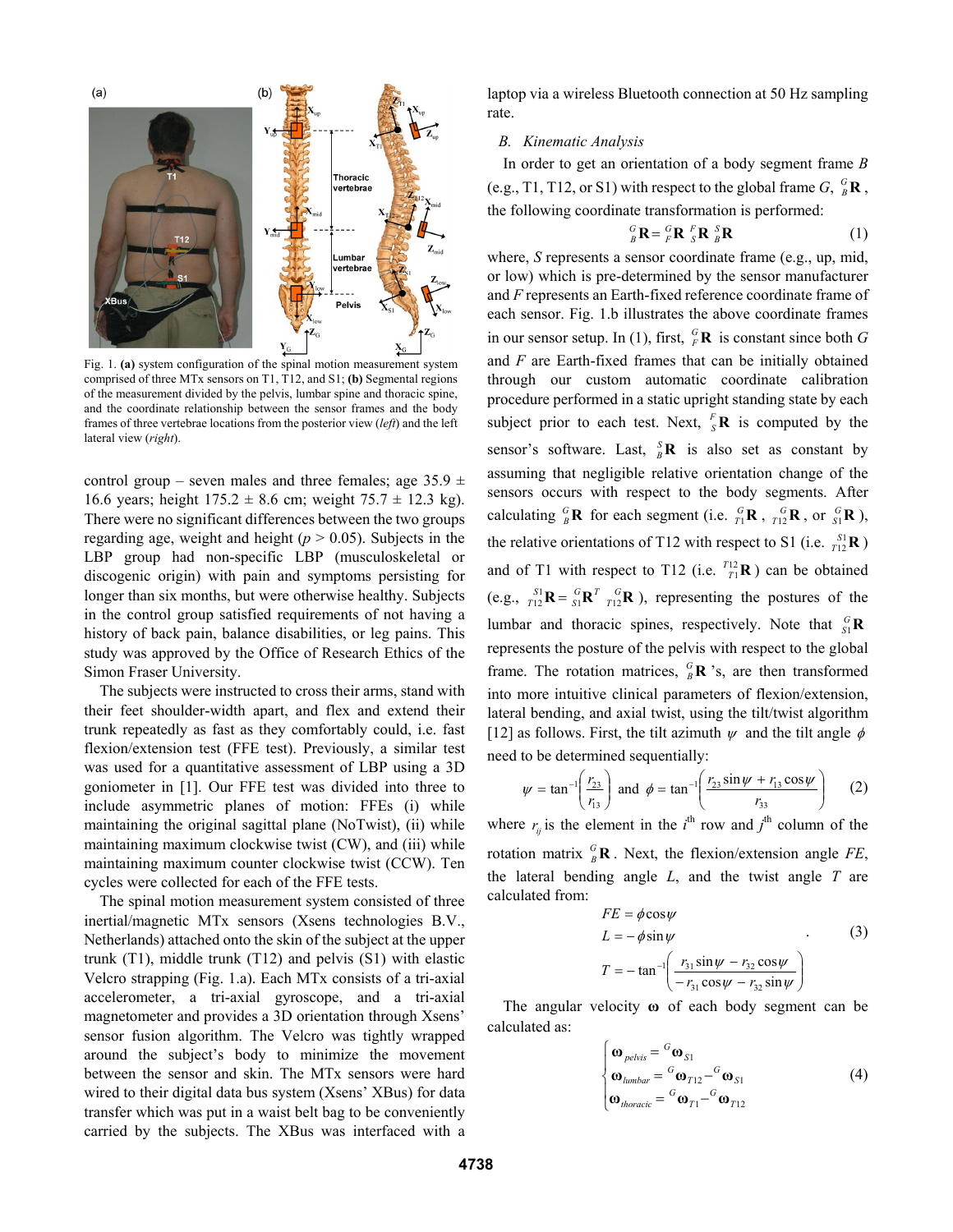

Fig. 2. Sample of the flexion-extension angles during a CCW trial of a control subject – (*upper*) S1, T12, and T1 and (*lower*) pelvis, lumbar spine, and thoracic spine.

In (4),  ${}^G\mathbf{\omega}_B$  (i.e.  ${}^G\mathbf{\omega}_{S1}$ ,  ${}^G\mathbf{\omega}_{T12}$ , or  ${}^G\mathbf{\omega}_{T1}$ ) is obtained by the coordinate transformation,  ${}^G\mathbf{\omega}_B = {}^G_B\mathbf{R} {}^B_S\mathbf{R} \mathbf{y}_{\text{gyro},B}$  where  $y_{\text{gyro},B}$  is the gyroscope output attached on the body *B* which is inherently expressed with respect to the sensor frame *S*.

## *C. Statistical Analysis*

The statistical analysis has two steps: a Student's *t*-test and a binary logistic regression. The former step is to see which motion variables show a significant difference between the two groups. The latter step is to evaluate the classifying ability of the FFE tests in terms of sensitivity and specificity. Based on the results of the *t*-test, we selected input variables to the logistic regression analysis, performed by SAS statistical software v9.2 (SAS Institute Inc., NC, USA). The logistic regression model can be written as  $pr = e^z/(1 + e^z)$ where *pr* is the probability and *z* (often referred to as the logit) is the linear combination of variables used in the model. It is defined as:

$$
z = \ln\left(\frac{pr}{1 - pr}\right) = \beta_0 + \beta_1 x_1 + \beta_2 x_2 + \dots + \beta_k x_k \tag{5}
$$

where the  $\beta_0$  is the intercept and  $\beta_1, \beta_2, ..., \beta_k$  are the regression coefficients of the variables  $x_1, x_2, ..., x_k$ . In the binary logistic regression analysis, the response levels of LBP and non-LBP were set to  $pr = 1$  and  $pr = 0$ , respectively. A forward selection procedure was used to choose the variables to be inserted into the model among the input variables. Finally, a receiver operating characteristic (ROC) plot [13] was investigated to see the sensitivity and the specificity of the binary classifier model.

TABLE I. MEANS OF ROMS AND PEAK ANGULAR VELOCITIES AND T-TEST

|                                    |                            | <b>RESULTS</b> |              |              |
|------------------------------------|----------------------------|----------------|--------------|--------------|
| <b>Motion Variables</b>            |                            | <b>NoTwist</b> | <b>CW</b>    | <b>CCW</b>   |
| <b>ROM</b><br>(°)                  | Flex.<br>Pelvis            | 51.0(10.0)     | 44.2 (6.9)   | 42.9(8.5)    |
|                                    |                            | 58.2 (11.6)    | 44.8 (15.2)  | 45.6(12.0)   |
|                                    |                            | 0.154          | 0.906        | 0.559        |
|                                    | Ext.<br>Pelvis             | 20.1(10.2)     | 17.0(7.7)    | 16.1(7.7)    |
|                                    |                            | 17.6(6.3)      | 13.3(3.3)    | 13.1(4.1)    |
|                                    |                            | 0.528          | 0.181        | 0.292        |
|                                    | Flex.<br>Lumbar Spine      | 46.7(11.0)     | 41.0(11.7)   | 42.2 (12.1)  |
|                                    |                            | 38.9 (12.0)    | 31.4(12.5)   | 32.2(11.5)   |
|                                    |                            | 0.144          | 0.094        | 0.074        |
|                                    | Ext.<br>Lumbar Spine       | 20.4 (14.2)    | 14.7(8.7)    | 19.0 (14.2)  |
|                                    |                            | 10.3(4.5)      | 10.2(7.6)    | 8.3(5.1)     |
|                                    |                            | 0.046          | 0.236        | 0.038        |
| Peak vel.<br>$(^{\circ}/_{\rm S})$ | Flex Vel<br>Pelvis         | 108.1(19.6)    | 105.1(14.6)  | 101.2(16.1)  |
|                                    |                            | 98.1 (35.6)    | 78.3 (41.8)  | 80.3 (39.4)  |
|                                    |                            | 0.446          | 0.072        | 0.139        |
|                                    | Ext. Vel.<br>Pelvis        | 128.2 (22.5)   | 119.1 (18.8) | 117.4 (25.9) |
|                                    |                            | 104.5 (33.3)   | 86.7 (38.9)  | 84.5 (38.2)  |
|                                    |                            | 0.077          | 0.029        | 0.037        |
|                                    | Flex. Vel.<br>Lumbar Spine | 103.7(26.6)    | 92.4 (27.3)  | 98.0 (32.0)  |
|                                    |                            | 69.8 (36.7)    | 57.8 (40.1)  | 59.0 (36.6)  |
|                                    |                            | 0.029          | 0.037        | 0.021        |
|                                    | Ext. Vel.<br>Lumbar Spine  | 130.6 (35.1)   | 121.5 (36.7) | 134.0 (56.8) |
|                                    |                            | 80.6 (36.4)    | 73.5 (48.2)  | 70.1 (37.5)  |
|                                    |                            | 0.006          | 0.022        | 0.008        |

Means (SDs) for the control group (*upper*), the LBP group (*middle*) and the corresponding *p*-values from the *t*-test (*lower*). The bolds indicate significant differences (i.e.  $p < 0.05$ ).

## III. RESULTS

Fig. 2 shows a typical example of the flexion/extension angles during one of the FFE tests (a control subject's CCW trial). The pelvic and lumbar spinal motions were dominant while the thoracic spinal motion was relatively minimal. This indicates that the thoracic spine moved along with the lumbar spine and rarely produced its own bending motion. Therefore, subsequent analyses were focused on the pelvis and lumbar spinal regions.

Table 1 shows the means (one standard deviations) of ROMs and peak angular velocities of the pelvic and lumbar spinal flexion and extension, for both the control and LBP groups, and their corresponding *t*-test results. The *t*-test identified ten variables as statistically significant differences  $(p < 0.05)$  among 24 variables. The results demonstrate a greater difference between the two groups (i) in the lumbar spinal motion than the pelvic motion and (ii) in velocity variables than in ROMs. Particularly, the extension velocity of the lumbar spine had significant differences between the groups (i.e. *p* < 0.01 in NoTwist and CCW). Also, it is shown that both ROMs and velocities were decreased as the test conditions became asymmetric (i.e. the CW and CCW tests) in comparison to the symmetric test (i.e. the NoTwist test). Note that if a variable in the NoTwist test had a significant difference, the same variable in the CW and CCW tests typically showed a significant difference as well. Therefore, we could not find superior classification rates using the CW or CCW tests alone or in combination when compared to those of the NoTwist test. This implies that the NoTwist test